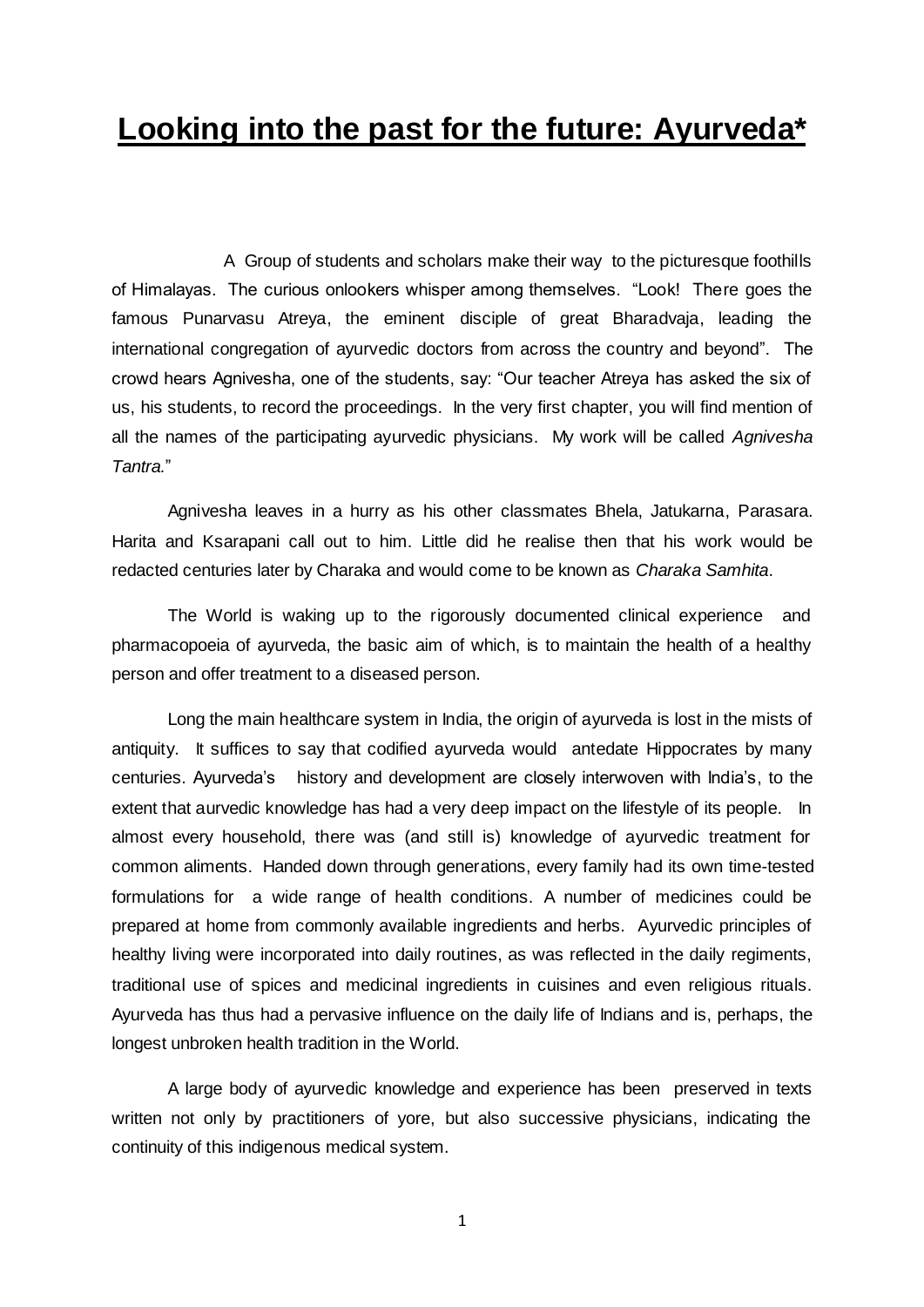Ayurveda has its roots in the Vedas from which, many Indian philosophies have sprung. Ayurvedic terminologies, names, therapeutic properties and use of more than 360 plants are mentioned in Vedas [289 in *Atharva*, 67 in *Oushadhi Sukta* of Rig and 82 in *Yajur*]. Ayurvedic subjects are also dealt with in the *Aranyakas, Brahmanas* and Upanishads. For example, the *Garbhopanisad* discusses growth of foetus and mentions the three doshas (*vata, pitta, kapha*) and *dhatu* (tissue elements). Ayurvedic terms, plants, their medicinal properties and formulations, such as *martasanjeevani* and *vishalyakarani*, find mention in *Ramayana* and *Mahabharata*.

Ayurveda is a melting pot and sandhi of an number of disciplines, a proof that knowledge was not compartmentalised in ancient India. Ayurveda is associated with and draws from wide-ranging subjects. For example, *vrksha ayurveda* (plant science), *mrga ayurveda* (veterinary science), yoga, philosophy, metallurgy (for making surgical instruments), civil engineering and architecture (construction of hospitals and pharmacies), astronomy, ethics, water management, mathematics (calculations, units of measurements, weights and measures, concept of time, etc.), culinary science, chemistry and pharmacology (for preparing medicines), diet and nutrition and agriculture. Just as allopathy has drawn from the basic sciences (physics, chemistry and mathematics), ayurveda uses '*darshanas*' namely Kanada's *Vaisehika*, Gautama's *Nyaya,* Jaimini's *Purva Mimamsa,* Kapila's *Sankhya*, Patanjali's Yoga and Vyasa's *Uttara Mimamsa*.

Some of these logical and philosophical schools of thought of ancient India are materialistic, concerned with the organic structure of the Universe while others deal with evolution and their philosophical implications. The systematised science of ayurveda epitomises their practical applications by using the traditional theories such as evolution, *tridosha, triguna, panchamahabhuta, karma* (cause-effect relationship), *anu* and *paramanu* (analogous to 'atoms' in the sense of the building blocks of physical matter), interrelatedness and methods to analyse problems in a scientific and logical manner (*Nyaya* and *Mimamsa darshanas*.)

Adopted from *Tarka shastra* (science of dialectics, logic and reasoning), ayurveda stresses the importance of rational thinking and discourages blind dogmatic acceptance.

These various theories and concepts give rise to ayurveda's theoretical framework, under which, it has put together an enormous body observational data. These theories and practices forming the backbone of ayurveda have been documented, validated by practice over many centuries and continue to be validated, and have, thus, stood the test of time. Just as modern medical texts do not discuss individual cases but present consolidated results, ayurvedic texts also present consolidated observations spanning over many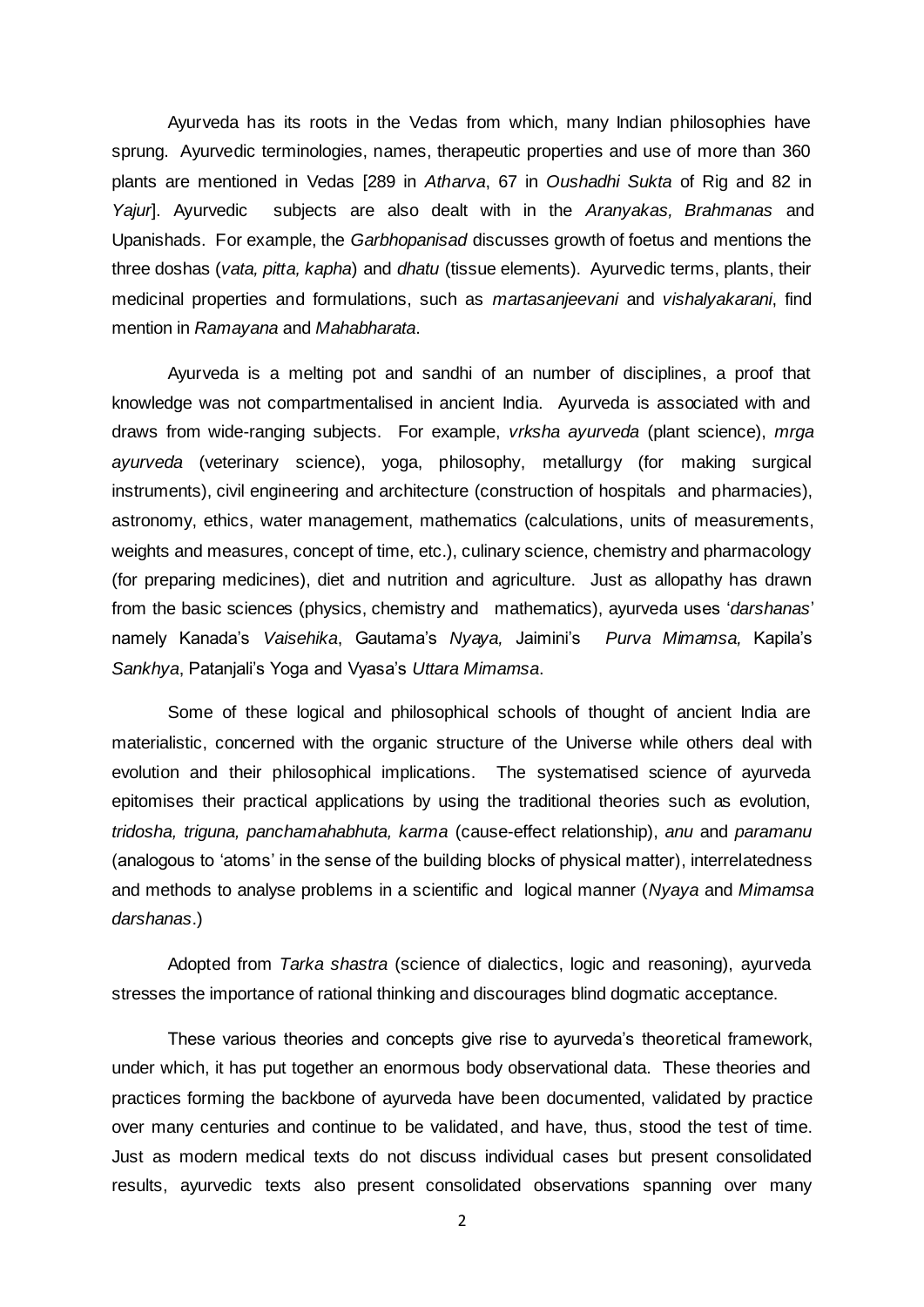centuries. A chronological analysis of these texts shows an increasing knowledge of diseases, pharmacopoeia and treatment regimens.

The human body is a complex biological entity providing a wide scope for multiple perspectives. In Western medicine's predominantly structural hierarchical viewpoint, atom is at the lowest level, forming the basic building block of the human body. Atoms make molecules, which in turn progressively form cells, tissues, organs and organ systems such as skeleton, endocrine and reproductive systems. The entire human system is reduced to the fundamental unit of matter, for which, reason this is known as a reductionist perspective.

Ayurveda's perspective of the human body is predominantly functional. Although, a number of theories contribute to ayurveda, the theory of *tridoshas* [*vata* (V), *pitta* (P) and *kapha* (K)] runs as an undercurrent to its understanding of health and ill-health. Ayurveda has identified three key functions, namely, movement (*vata*), transformation (*pitta*), and growth and support (*kapha*). VPK also includes parameters, which are biophysical, chemical and physiological in nature, contributing to the core function of that particular category.

For example, dryness is included in V. increased temperature in P and unctuousness in K. All the parameters under V. P. and K are intra-and-interconnected, forming a network. The key to health is the stability of these factors in the network, with disease seen as a perturbation.

The concept of innate unity and mutual interrelationship of everything in the universe is central to *Uttara Mimasa darshana*. Ayurveda has integrated this concept of interconnectedness into its understanding of health and disease by considering the human body as an indivisible whole with a network of inter-related functions, mind and consciousness.

The hypothesis of interrelatedness elaborated in *Uttara Mimamsa* thus finds practical expression in ayurveda.

The core idea of the human system as interconnected functions and system properties, and not merely a structure made of atoms and molecules, is unique and gives ayurveda an enormous advantage in dealing with the human body in a holistic way. That ayurveda recognises the importance of the mechanical aspects of human body can be inferred from the well-developed branch of surgery in those days.

*Sushruta*, the ayurvedic surgeon is acknowledged as the father of surgery even by present day surgeons. Yet, ayurveda is based on principles that go beyond the purely mechanical view, i.e., a vision of wholeness, functional interdependence and unity.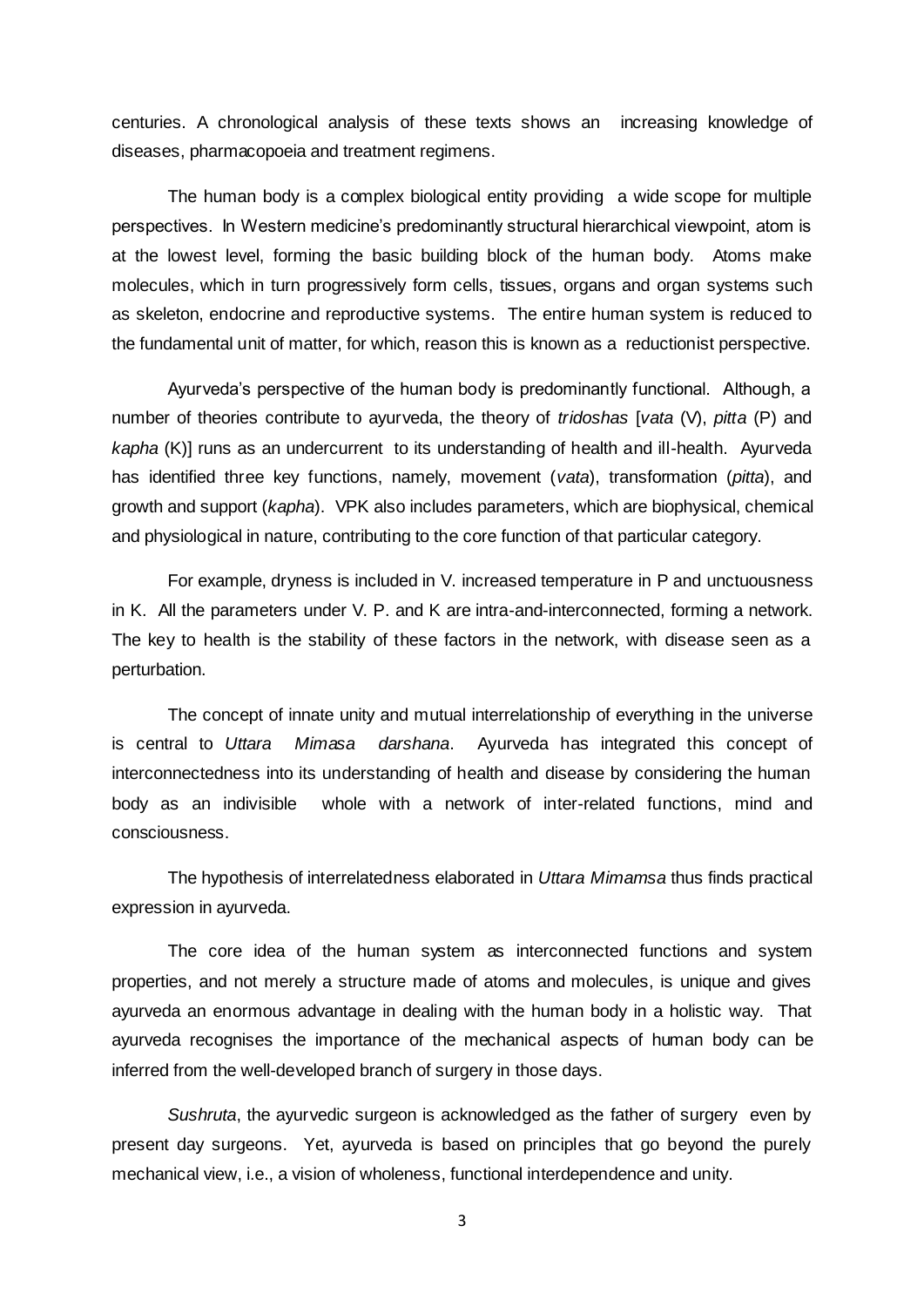Ayurveda has incorporated the theory of V. P. and K in an interesting way into its diagnosis and therapeutic management. Factors such as dietary ingredients, plants, physical and mental activities, seasons and clinical symptoms have a role in health, disease and treatment, and are also classified and explained in terms of V. P. and K. For instance, the dietary ingredient of wheat increases K; activity such as exercise increases V; and autumn season increases P.

Example of classification of clinical symptoms in terms of V. P. and K is : skin disorder -- dryness indicates involvement of V, reddishness and burning sensation that of P, and pruritus and exudation that of K. VPK provides a theoretical framework within which all clinical symptoms can be interpreted- no clinical sympotoms lie outside the purview of VPK.

VPK thus serves as a common platform for all the factors (plants, food ingredients, activities, seasons and clinical symptoms) contributing to health and disease. From a clinical stance, it provides a common interface facilitating easy conversion of all diagnostically and therapeutically relevant parameters to a common denominator, enabling a VPK – based diagnosis and treatment. The ayurvedic therapeutic strategy is, therefore, different but comprehensive, addressing all causative factors and incorporating all the therapeutically relevant parameters such as medicines, diet and activities.

From inception, Ayurveda has recognised eight main specialities. They are :-

- 1. *Kaya chikitsa* -- internal medicine.
- 2. *Shalakya trantra* diseases of head and neck. This branch is roughly equivalent to ophthalmology and otorhinolaryngology (ENT) medicine. Surgical techniques as well as herbal treatments for conditions such as cataracts are included in this.
- 3. *Shalya trantra* surgery. Surgery had a very important place in ayurvedic medicine. It covers topics such as anatomy, physiology and surgical interventions such as cataract, rhinoplasty and otoplasty.
- 4. *Agada trantra* toxicology. It deals with classification and treatment of all types of toxins, including air and water pollution, and bites of poisonous animals.
- 5. *Kaumarabhrtya* **-** paediatrics. All topics related to children, their pre-natal and postnatal health, growth and childhood diseases are covered. It also covers extensively, health and diseases afflicting women. Health of women is given utmost importance in ayurveda as their health determines and influences the health of a child not only while in the womb, but also later on.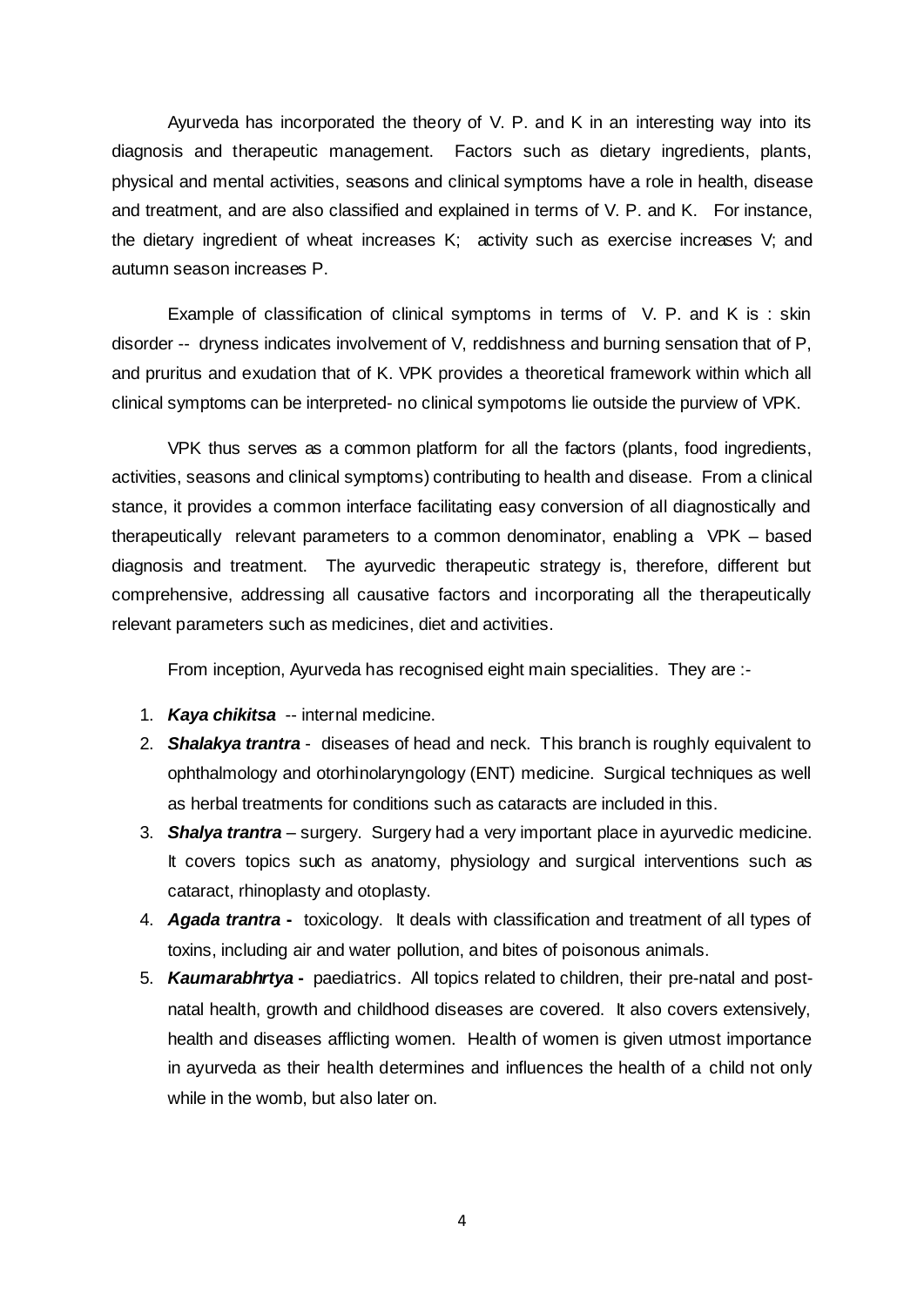Accordingly, the subjects concerned with conception and its protection, support and nourishment, and delivery come under the purview of *kaumarabhrtya*. This is equivalent to today's speciality of obstetrics and gynaecology.

- 6. *Rasayana* rejuvenation. This branch deals with prevention of diseases and ensures long, healthy life. It is concerned with healthy diet, lifestyle and codes of behavioural conduct.
- 7. *Vajikarana* this branch deals with producing physically, mentally and emotionally healthy progeny. These medicines rejuvenate, increase sexual potency and efficiency, and also treat infertility.
- 8. *Bhutavidya*  deals with diseases caused by unseen and invisible factors. This includes infections and psychiatric disorders.

Ancient rishis studied nature for its underlying patterns and ayurveda has accepted the Vedic hypothesis that there are common principles underlying the micro-cosm (individual) and macrocosm (Universe). Humans (animals and even plants) and universe are composed of the same basic elements and follow the same physical laws. Ayurveda deals with *manushya* ayurveda (dealing with humans), *mrga* ayurveda (veterinary science) and *vrksha* ayurveda (plant science / botany). The same fundamental principles of V. P. and K apply to all of them (humans, animals and plants).

In ancient India, equal importance was given to the maintenance of health of humans, animals and plants alike. *Vrksha* ayurveda describes the entire life cycle of plants in addition to prevention and cure of plant diseases. It discusses the origin of plant from seed, rules of plantation, ideal agricultural practices, seasons of plantation, harvesting and reproduction, different part of plants, their structure and functions, and diseases afflicting them.

Allopathy is successful in dealing with surgical conditions and medical emergencies. However, there are increasing number of diseases, which are not single entities, but complex with one leading to another. The best example is obesity, which leads to a number of other diseases such as cardiovascular disease, diabetes, cancer, osteoarthritis and sleep apnoea. As the World faces increasing chronic, psychosomatics, stress and lifestyle – related disorders, ayurveda with its unique approach, holistic perspective, emphasis on diet and lifestyle activities, and time-tested clinical practices can play a crucial role.

As a healthcare system, it can empower the individual with a healthy way of life. Ayurveda is not a reminder of a past glory but an example of Indian knowledge system